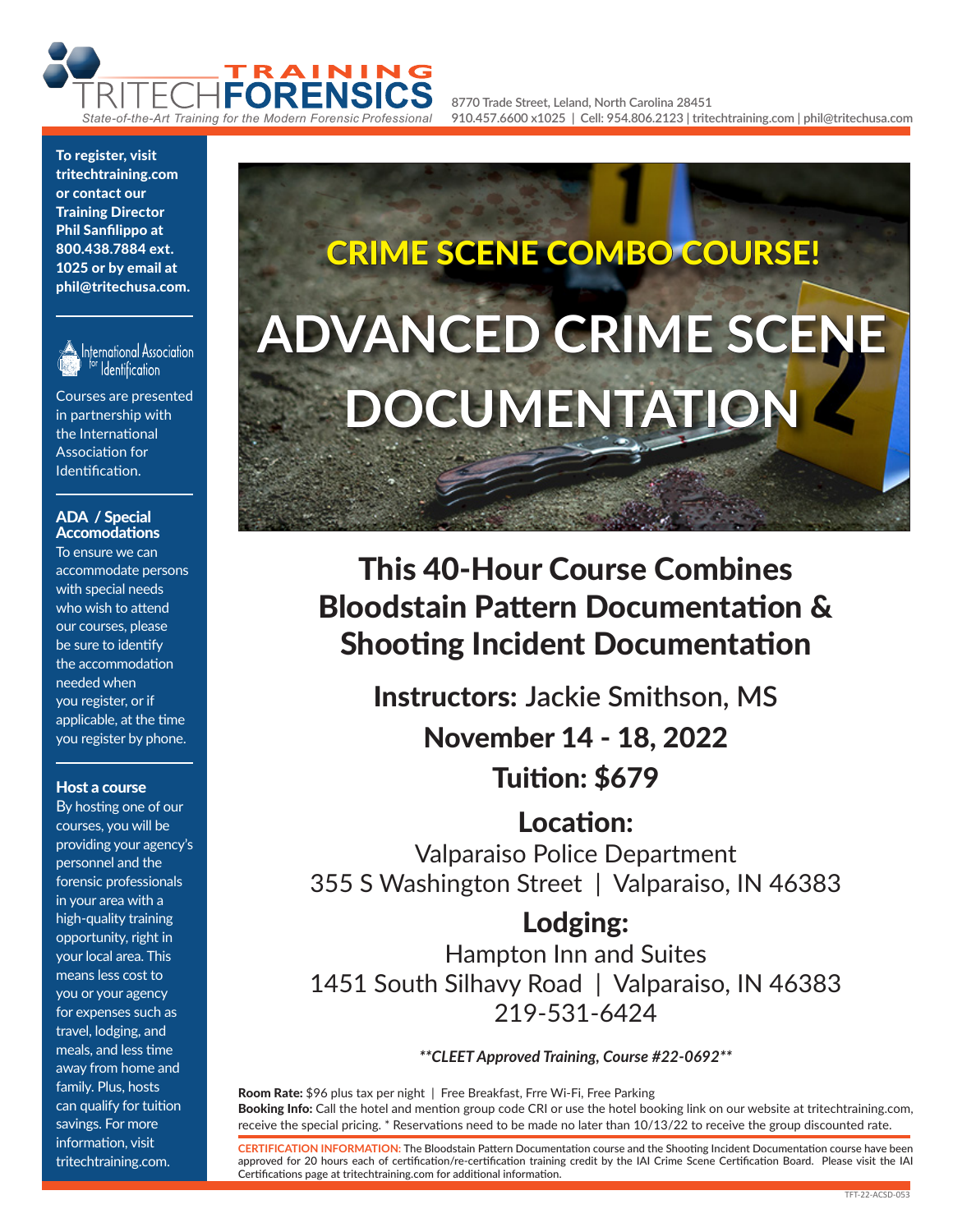

**8770 Trade Street, Leland, North Carolina 28451 910.457.6600 x1025 | Cell: 954.806.2123 | tritechtraining.com | phil@tritechusa.com**

To register, visit tritechtraining.com or contact our Training Director Phil Sanfilippo at 800.438.7884 ext. 1025 or by email at phil@tritechusa.com.

#### ABOUT TRITECH

A leader in the forensics market, Tri-Tech Forensics provides evidence collection and crime scene investigation products and training to crime labs and crime scene investigators throughout the world. With over 30 years of experience, we are the nation's most proficient developer and manufacturer of forensic kits. We are committed to providing our customers with stateof-the-art forensics products and services at affordable prices. It is our goal, through our research and development program, to continue to develop superior products and training to aid in all aspects of crime scene investigation and crime lab analysis. We know how important our products and training are to the forensics community, from investigation to prosecution, Our mission is the same as our customers – *Identify. Protect. Preserve.*

# **Advanced Crime Scene Documentation**

The 5-day (40 hour) Advanced Crime Scene Documentation course combines the full course contents of both the Bloodstain Pattern Documentation course and the Shooting Incident Documentation course into one.

## **BLOODSTAIN PATTERN DOCUMENTATION**

When responding to scenes where blood has been shed, it is essential for investigators to ensure that the patterns formed by bloodstains are preserved and documented. In cases where the scene will not be visited by a qualified bloodstain pattern analyst, the correct documentation of these bloodstains will permit this type of analysis to be performed later in the investigation. Improper documentation can lead to instances where no analysis is possible or where such analysis is less meaningful and useful.

This course is designed for the student who wants to learn how to correctly recognize, document, and collect bloodstains and bloodstain patterns for later analysis by a bloodstain pattern analyst. Students will be taught terminology, pattern recognition and documentation methods that will ensure the possibility that the patterns can be reconstructed and analyzed at a later date. Classroom presentations are supplemented with practical exercises and hands-on activities.

By the end of the training the student will understand the importance of properly documenting and collecting bloodstained evidence in the context of the overall event reconstruction.

## **SHOOTING INCIDENT DOCUMENTATION**

Detectives and forensic investigators are frequently summoned to scenes of violence involving firearms. These incidents, including homicides and officer-involved shootings, should be investigated to their logical conclusion. That requires an understanding of the firearms related evidence at the scene and how to properly document it.

This course teaches the student how to properly interpret physical evidence and to document the scene through note taking, diagramming, and photography. Use of rods, lasers, and protractors will be covered, as will the use of mathematics in determining bullet flight paths.

This is designed as an introduction to the 40-hour Shooting Incident Reconstruction course or as a standalone course for those students more concerned with documenting scenes as opposed to reconstructing them.

Course contents include shooting reconstruction concepts, defect characteristics, target surface considerations, chemical testing of defects, flight path rods, use of lasers, mathematics in shooting reconstruction, and hands-on excercises for each concept discussed.